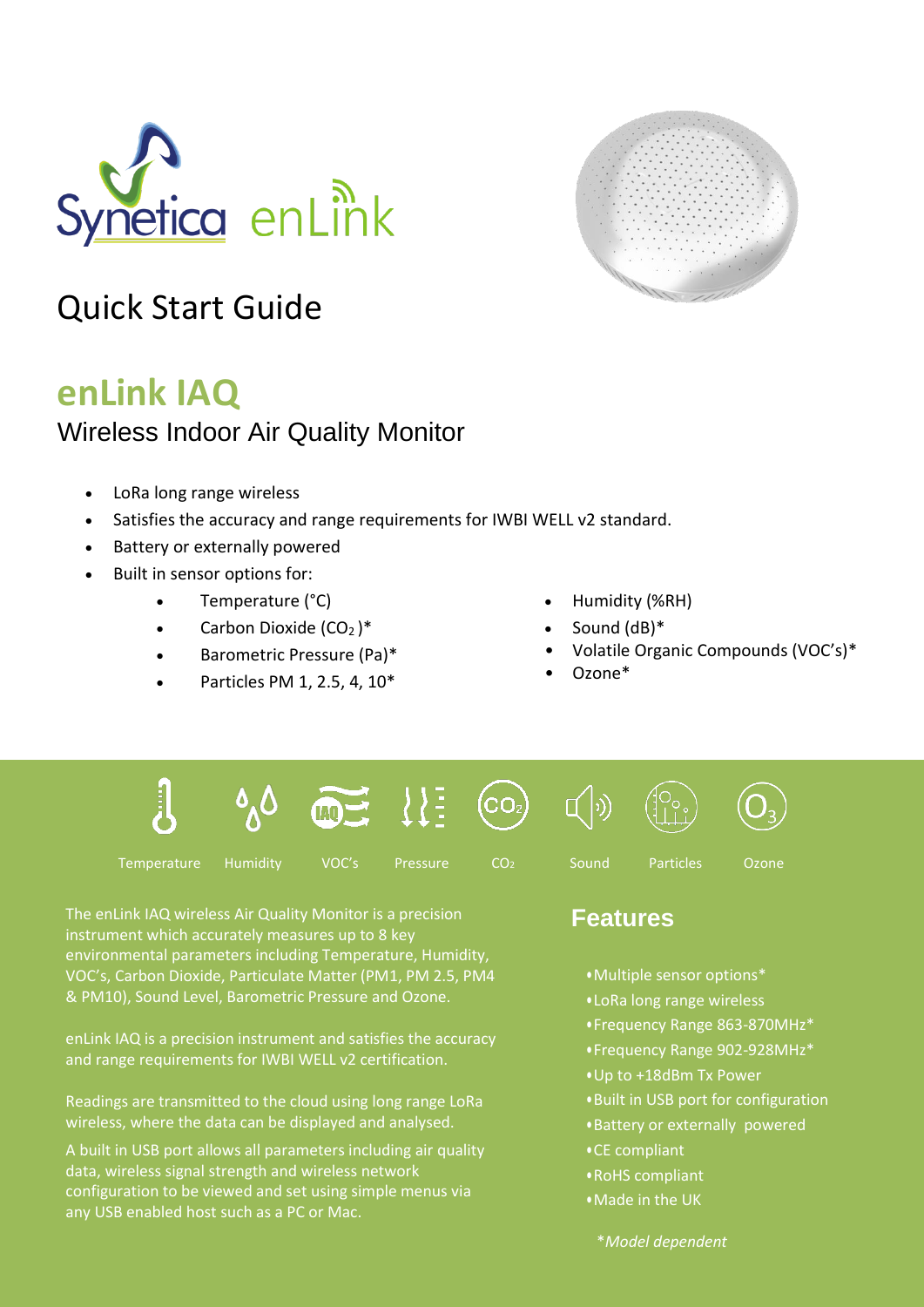### **Introduction**

LoRa devices can be configured using OTAA (Over-the-Air-Activation) or ABP (Activation-by-Personalisation).

OTAA is the most secure way to connect a device to the LoRa network. In OTAA, the device performs a Join-procedure with the network, during which a dynamic DevAddr (device address) is assigned and security keys are negotiated with the device.

ABP allows you to set the DevAddr as well as the security keys in the module. This is simpler than OTAA as there is no Join procedure, however, it is less secure than OTAA.

This guide will illustrate using OTAA as it is the most secure and flexible method.

The OTAA configuration requires the following parameters to be correctly set:

- DevEUI: End-device Identifier. It is unique for every device and is set at device manufacture.
- AppEUI / JoinEUI<sup>\*</sup>: Application Identifier. Used to identify the end application.
- AppKey: Application key. Used to create the session keys.

\*Note: In LoRaWAN 1.1, AppEUI was renamed to JoinEUI.

For many applications Synetica can supply enLink AQ units with the above parameters pre-configured, so providing the LoRa gateway has the matching keys the join process will happen automatically once the enLink AQ unit is in wireless range and switched on.

The DevEUI is always set at device manufacture and is unique. The device AppEUI and AppKey can easily be set via the USB connection if required and the process is detailed later in this document.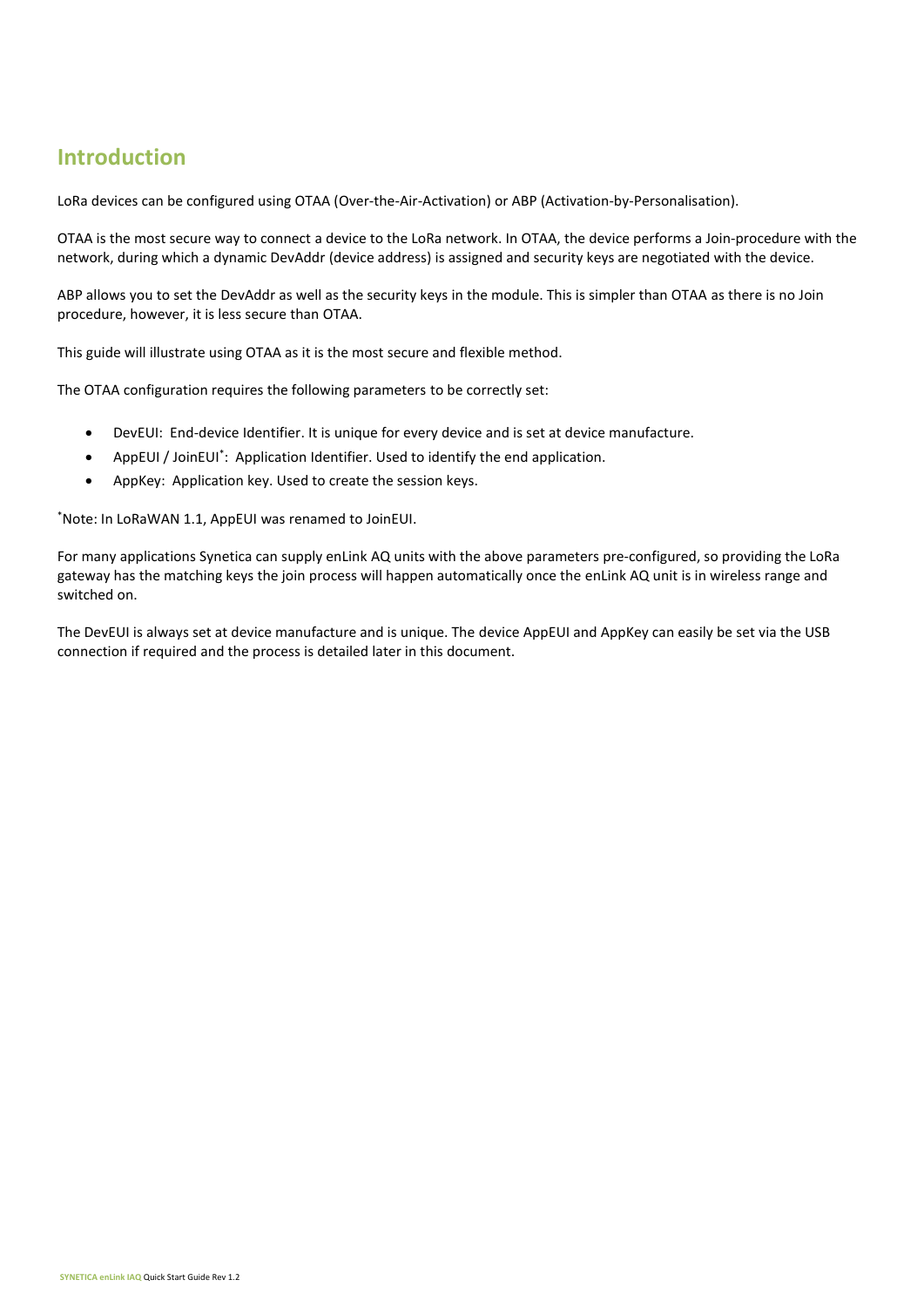#### To get started with enLink IAQ wireless sensor, follow these steps:

#### 1. Setup using Multitech Conduit® AEP

MultiTech's Conduit is a leading configurable, manageable, and scalable LoRa gateway and can be quickly and easily configured to create a LoRaWAN network with enLink LoRa devices.



To enable LoRa devices to connect to the Conduit the **AppEUI** and **AppKey** must be changed to match those of the enLink devices.

For Multitech Conduit units running V1.6.4/1.7.0, follow the process below. Detailed instructions can be found on the Multitech Web Site [\(www.multitech.net\)](http://www.multitech.net/).

Logon to the Conduit and select **LoRaWAN** -> **Network Settings**

Set the **Mode** to **Network Server**, then set the **Channel Plan** required and set the **Mask** to **00FF** as shown below.

| <b>MULTITECH<sup>®</sup></b>                                  | MTCDT-LEU1-246A Firmware 1.6.4 | MultiConnect® Conduit - Application Execution Platform |                                    | Logged In: admin<br>Search: | Logout                        |
|---------------------------------------------------------------|--------------------------------|--------------------------------------------------------|------------------------------------|-----------------------------|-------------------------------|
| Home                                                          | LoRaWAN Networking <b>P</b>    |                                                        |                                    |                             | <b>Reset To Default</b>       |
| Save and Restart                                              | LoRa Mode                      |                                                        |                                    |                             |                               |
| Setup                                                         | Mode                           | <b>NETWORK SERVER</b>                                  |                                    | ▼                           |                               |
| LoRaWAN™                                                      | Packet Forwarder               | $4.0.1 -$ r12.0                                        | <b>Status</b>                      | <b>RUNNING</b>              |                               |
| <b>Network Settings</b>                                       |                                | 2.1.5                                                  |                                    | <b>RUNNING</b>              |                               |
| <b>Key Management</b>                                         | Network Server                 |                                                        | <b>Status</b>                      |                             |                               |
| Gateways                                                      | Lens Server                    | 2.1.5                                                  | <b>Status</b>                      | <b>DISABLED</b>             |                               |
| Devices<br><b>Device Groups</b>                               | <b>FPGA Version</b>            | 31                                                     |                                    |                             | <b>Restart LoRa Services</b>  |
| Profiles                                                      | <b>Frequency Band</b>          | 868                                                    |                                    |                             |                               |
| Packets                                                       |                                |                                                        |                                    |                             |                               |
| <b>Downlink Queue</b>                                         |                                | LoRaWAN Network Server Configuration                   |                                    |                             | <b>Show Advanced Settings</b> |
| Operations                                                    | <b>Channel Plan</b>            |                                                        |                                    |                             |                               |
| Cellular                                                      | Channel Plan                   | <b>EU868</b>                                           | <b>Duty Cycle Period</b>           | 60                          | min                           |
| <b>Firewall</b>                                               | <b>Channel Mask</b>            | 00FF                                                   | Edit<br><b>Additional Channels</b> | 867.5                       | <b>MHz</b>                    |
| <b>SMS</b>                                                    | <b>Network</b>                 |                                                        |                                    |                             |                               |
| <b>Tunnels</b>                                                | Network Mode                   | <b>Public LoRaWAN</b>                                  | <b>Lease Time</b>                  | $00 - 00 - 00$              |                               |
| Administration                                                | Join Delay (sec)               | 5                                                      | <b>Address Range Start</b>         | 00:00:00:01                 |                               |
|                                                               | Rx1 Delay (sec)                | 1                                                      | Address Range End                  | FE:FE:FE:FE                 |                               |
| <b>Status &amp; Logs</b>                                      | NetID                          | 000000                                                 | <b>Queue Size</b>                  | 16                          |                               |
| Commands                                                      | <b>Settings</b>                |                                                        |                                    |                             |                               |
| <b>Apps</b>                                                   |                                | $\overline{\mathbf{v}}$ dBm                            |                                    | 30                          | cBm                           |
| Help                                                          | <b>Tx Power</b>                | 26                                                     | <b>ADR Step</b>                    |                             |                               |
|                                                               | Antenna Gain                   | 3<br>dBi                                               | Min Datarate                       | 0 - SF12BW125               | $\boldsymbol{\mathrm{v}}$     |
|                                                               | Rx 1 DR Offset                 | $\mathbf{0}$<br>۰.                                     | Max Datarate                       | 3 - SF9BW125                | ۰.                            |
| Copyright @ 1995-2019<br>Multi-Tech Systems, Inc.<br>All stal | Rx 2 Datarate                  | 0 - SF12BW125<br>$\boldsymbol{\mathrm{v}}$             | <b>ACK Timeout</b>                 | 5000                        |                               |

Next, select the Key Management menu and set the **AppEUI** and **AppKey**. Ensure that these match the enLink devices you want to join the LoRa network.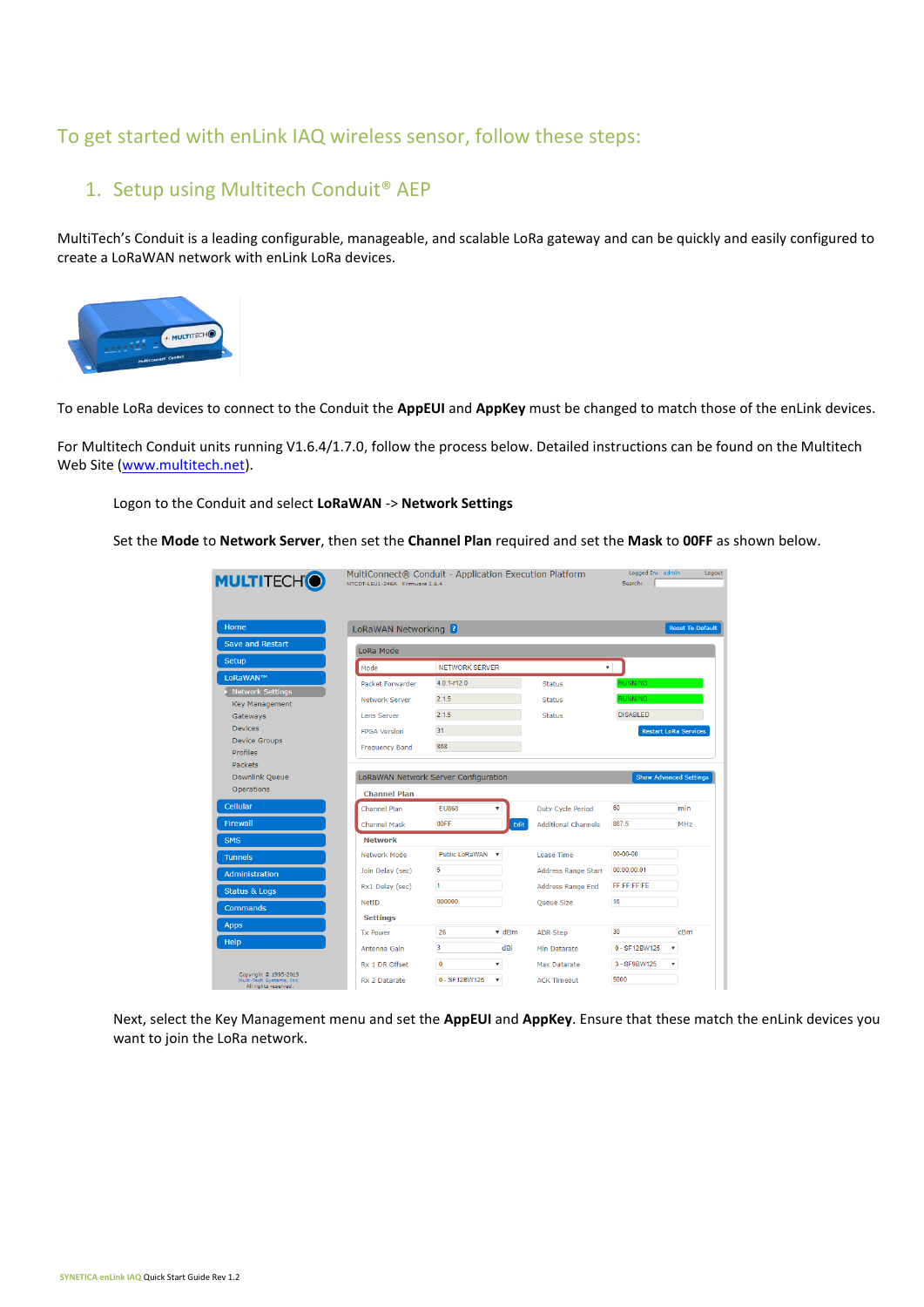| <b>MULTITECHO</b>                | MultiConnect® Conduit - Application Execution Platform<br>MTCDT-LEU1-246A Firmware 1.6.4<br>Search: | Logged In: admin<br>Logout |
|----------------------------------|-----------------------------------------------------------------------------------------------------|----------------------------|
| Home                             | Key Management ?                                                                                    | <b>Reset To Default</b>    |
| Save and Restart                 | <b>Join Server</b>                                                                                  |                            |
| Setup                            | Location<br><b>Local Keys</b>                                                                       |                            |
| LoRaWAN™                         |                                                                                                     |                            |
| <b>Network Settings</b>          | <b>Local End-Device Credentials</b>                                                                 | <b>Add New</b>             |
| <b>Key Management</b>            | App EUI App Key Class Device Profile<br><b>Network Profile</b><br><b>Device EUI</b>                 | <b>Options</b>             |
| Gateways                         | All Controller<br>All Contractors<br>And the Contract of                                            |                            |
| <b>Devices</b>                   |                                                                                                     |                            |
| <b>Device Groups</b><br>Profiles | <b>Settings</b>                                                                                     |                            |
| <b>Packets</b>                   | <b>Local Network Settings</b>                                                                       |                            |
| Downlink Queue                   | Enabled<br>$\overline{\mathbf{v}}$                                                                  |                            |
| Operations                       | EUI<br>۰                                                                                            |                            |
| Cellular                         | Network ID (AppEUI)                                                                                 |                            |
|                                  | 53:79:6E:00:00:00:00:00<br><b>EUI</b>                                                               |                            |
| <b>Firewall</b>                  | Network Key (AppKey) Key<br>$\overline{\mathbf{v}}$                                                 |                            |
| <b>SMS</b>                       | 9e:26:01:37:fd:08:4b:7c:92:c6:62:6f:25:a3:22:09<br>Key                                              |                            |
| <b>Tunnels</b>                   | <b>DEFAULT-CLASS-A</b><br>Default Profile<br>۷                                                      |                            |
| Administration                   |                                                                                                     |                            |
| <b>Status &amp; Logs</b>         |                                                                                                     | Submit                     |

Once the keys are set, select **Submit**. The Conduit will prompt to **Save and Restart**. The settings will not take effect until the Conduit has restarted. Once the unit has restarted you are ready to join enLink devices to the network.

| <b>MULTITECHO</b>        | MTCDT-LEU1-246A Firmware 1.6.4      | MultiConnect® Conduit - Application Execution Platform | Logged In: admin<br>Search: | Logout                  |
|--------------------------|-------------------------------------|--------------------------------------------------------|-----------------------------|-------------------------|
| Home                     | Key Management <sup>2</sup>         |                                                        |                             | <b>Reset To Default</b> |
| <b>Save and Restart</b>  | <b>Join Server</b>                  |                                                        |                             |                         |
| Setup                    | Location                            | <b>Local Kevs</b>                                      | $\overline{\mathbf{v}}$     |                         |
| LoRaWAN™                 |                                     |                                                        |                             |                         |
| <b>Network Settings</b>  | <b>Local End-Device Credentials</b> |                                                        |                             | <b>Add New</b>          |
| <b>Key Management</b>    |                                     | Device EUI App EUI App Key Class Device Profile        | <b>Network Profile</b>      | <b>Options</b>          |
| Gateways                 |                                     |                                                        |                             |                         |
| <b>Devices</b>           |                                     |                                                        |                             |                         |
| <b>Device Groups</b>     | Settings                            |                                                        |                             |                         |
| <b>Profiles</b>          |                                     |                                                        |                             |                         |
| Packets                  | <b>Local Network Settings</b>       |                                                        |                             |                         |
| <b>Downlink Queue</b>    | <b>Enabled</b>                      | $\overline{\mathcal{L}}$                               |                             |                         |
| Operations               | Network ID (AppEUI)                 | <b>EUI</b>                                             | ۰                           |                         |
| Cellular                 | <b>EUI</b>                          | 53:79:6E:00:00:00:00:00                                |                             |                         |
| <b>Firewall</b>          | Network Key (AppKey) Key            |                                                        | ۰                           |                         |
| <b>SMS</b>               | Key                                 | 9e1261011371fd10814b17c1921c616216f1251a3122109        |                             |                         |
| <b>Tunnels</b>           | Default Profile                     | DEFAULT-CLASS-A                                        | ۰                           |                         |
| Administration           |                                     |                                                        |                             |                         |
| <b>Status &amp; Logs</b> |                                     |                                                        |                             | Submit                  |

The Conduit gateway is now ready to receive devices onto the network. On the Conduit, select **LoRaWAN** -> **Devices** as shown below. This screen shows details of devices which have joined the network, when they joined and when the last message was received from them. As you add devices to the network, this is where they will appear.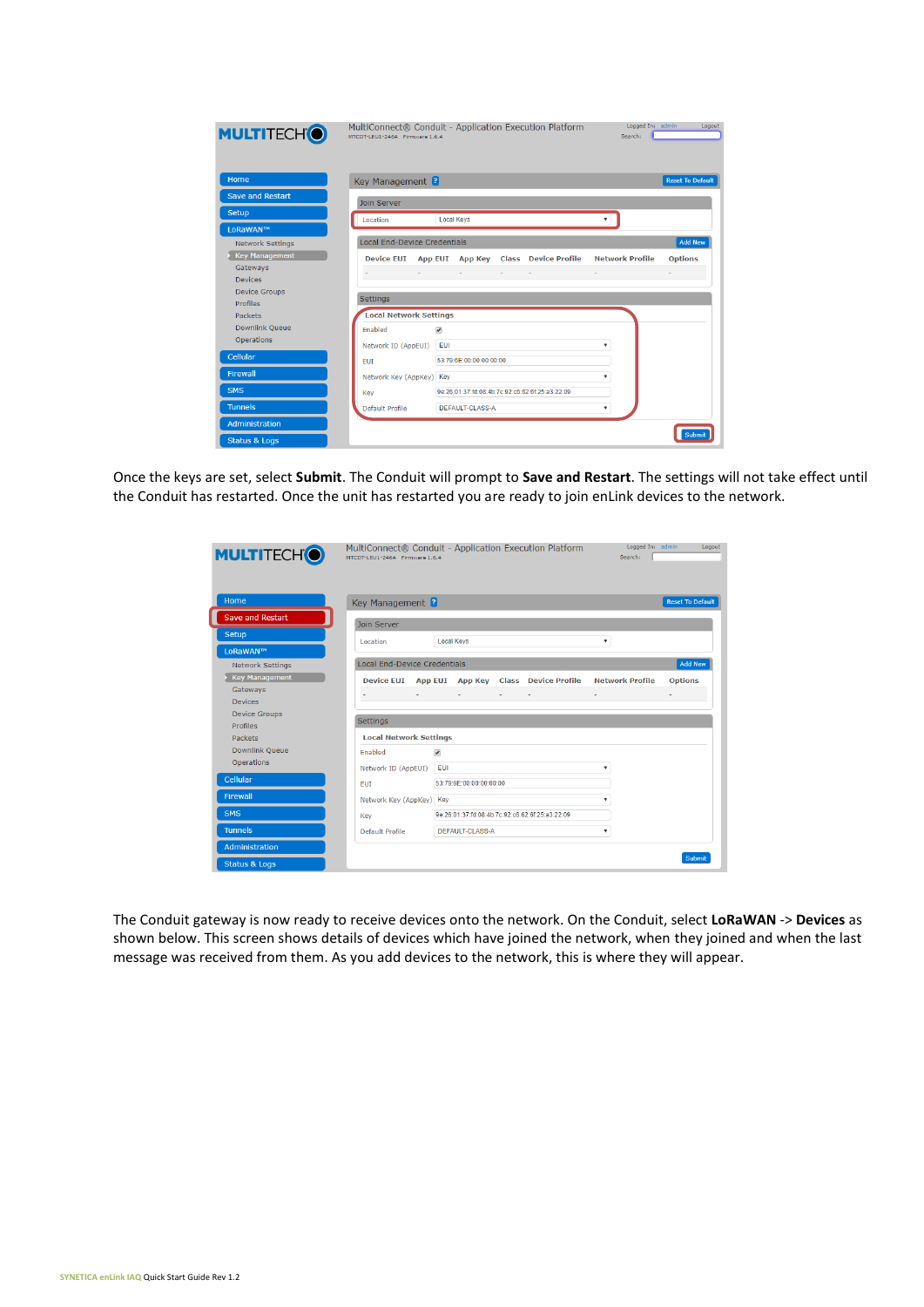| <b>MULTITECH<sup>®</sup></b>                | MultiConnect® Conduit - Application Execution Platform<br>MTCDT-LEU1-246A Firmware 1.6.4 |                 |                |                  | Search:          | Logged In: admin    | Logout             |
|---------------------------------------------|------------------------------------------------------------------------------------------|-----------------|----------------|------------------|------------------|---------------------|--------------------|
| Home                                        | End Devices <sup>2</sup>                                                                 |                 |                |                  |                  | Add New             | Refresh            |
| <b>Save and Restart</b>                     | <b>Device EUI</b>                                                                        | <b>Class</b>    | <b>Name</b>    | <b>Last Seen</b> | <b>Created</b>   |                     | <b>Options</b>     |
| Setup                                       | 00-04-a3-0b-00-04-3d-90                                                                  | $\mathbb{A}$    |                | one minute ago   | 20 hours ago     |                     | $\angle x$         |
| LoRaWAN™                                    | 00-04-a3-0b-00-04-3c-fe                                                                  | A               |                | one minute ago   | 20 hours ago     |                     | $\lambda$ x        |
| <b>Network Settings</b>                     | 00-04-a3-0b-00-04-29-77                                                                  | $\mathsf{A}$    |                | one minute ago   | 20 hours ago     |                     | $\angle x$         |
| <b>Key Management</b>                       | 00-04-a3-0b-00-04-0b-50                                                                  | A               |                | one minute ago   | 20 hours ago     |                     | $\angle x$         |
| Gateways<br><b>Devices</b>                  | 00-04-a3-0b-00-04-64-9e                                                                  | $\mathsf{A}$    |                | one minute ago   | 20 hours ago     |                     | $\angle x$         |
| <b>Device Groups</b><br>Profiles            | 5 10 25 50 All                                                                           |                 |                |                  |                  | $ < < 1$ 2 >> >     |                    |
| Packets                                     |                                                                                          |                 |                |                  |                  |                     |                    |
| <b>Downlink Oueue</b>                       | Sessions <sup>2</sup>                                                                    |                 |                |                  |                  |                     | <b>Add New</b>     |
| Operations                                  | <b>Device FUT</b>                                                                        | <b>Dev Addr</b> | <b>Up FCnt</b> | <b>Down FCnt</b> | <b>Last Seen</b> | <b>Joined</b>       | <b>Details</b>     |
| Cellular                                    | 00-04-a3-0b-00-04-3d-90                                                                  | 00c74dce        | 1224           | 39               | one minute ago   | local               | $\bullet$ $\times$ |
| <b>Firewall</b>                             | 00-04-a3-0b-00-04-3c-fe                                                                  | 009364d6        | 1225           | 49               | one minute ago   | local               | a x                |
| <b>SMS</b>                                  | 00-04-a3-0b-00-04-29-77                                                                  | 007c5c17        | 1232           | 39               | one minute ago   | local               | a x                |
| <b>Tunnels</b>                              | 00-04-a3-0b-00-04-0b-50                                                                  | 00e9e6ce        | 1226           | 181              | one minute ago   | local               | a x                |
| <b>Administration</b>                       | 00-04-a3-0b-00-04-64-9e                                                                  | 005a5fd5        | 1224           | 56               | one minute ago   | local               | $\bullet$ $\times$ |
| <b>Status &amp; Logs</b><br><b>Commands</b> | 5 10 25 50 All                                                                           |                 |                |                  |                  | < <<br>$\mathbf{1}$ | $2 \implies$       |

#### 2. Join enLink devices to the LoRa network

enLink devices in wireless range and with the correct AppEUI and AppKey settings will automatically join the LoRa network when they are first powered up.

|         | Input 12-24Vdc | Model: ENL-IAQ<br>Air Quality Monitor |                                    |
|---------|----------------|---------------------------------------|------------------------------------|
| DevEUI: |                |                                       | 00-04-A3-0B-00-04-27-DB            |
|         | F              |                                       | Serial No: 0010123                 |
|         |                |                                       | www.synetica.net<br>Made in the UK |

*enLink IAQ Unit Label*

The unique **DevEUI** is printed on all enLink devices and is also present in the QR code. The **DevEUI** can be used to identify the device once joined to the network.

To power the device ON, install batteries and slide the power switch to BATT or apply external power (12V-24V DC) to the unit and slide the power switch to EXT.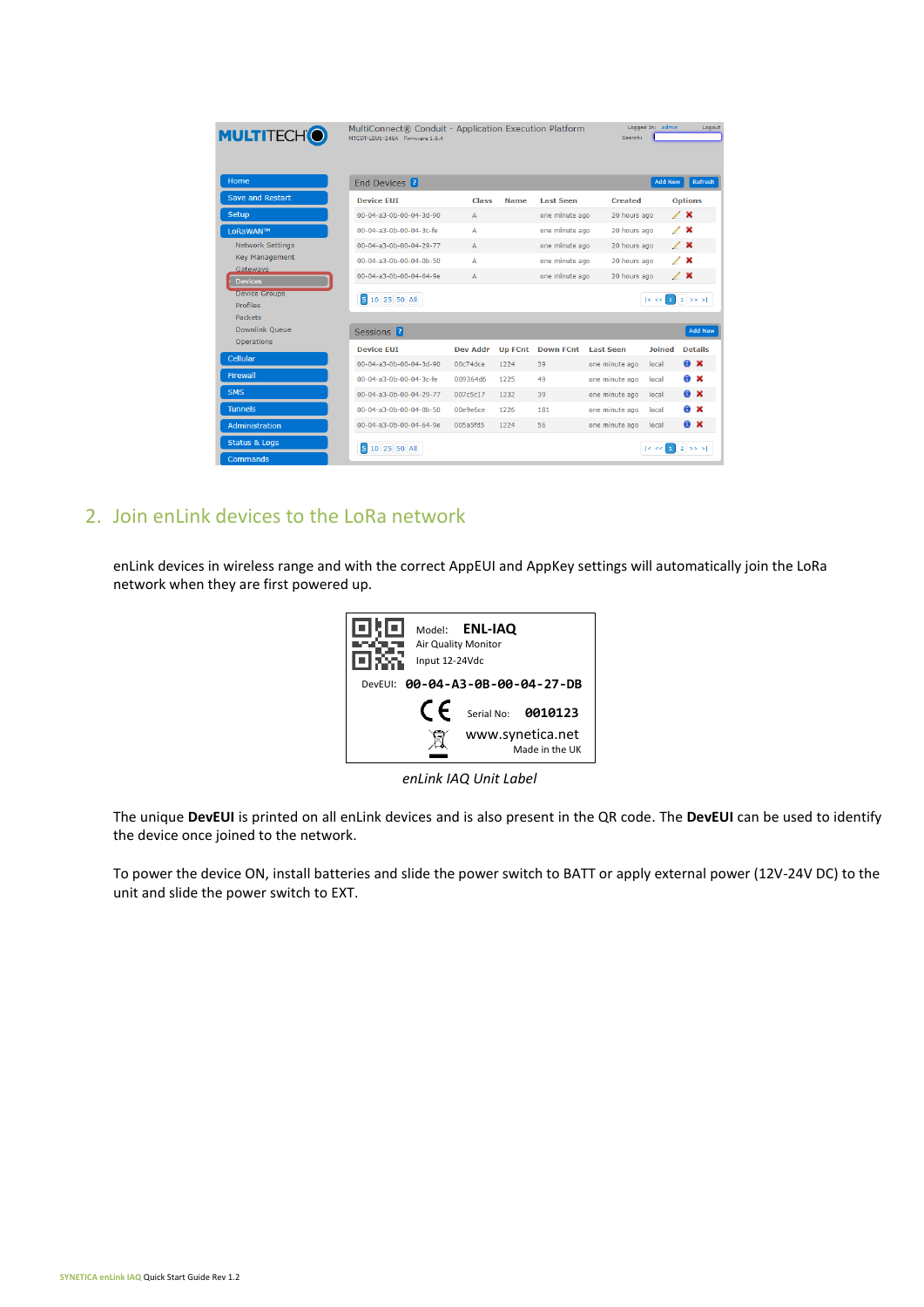

Once powered ON, the enLink device will send a Join request message to the Conduit. The Status LED will blink RED as shown below whilst the Join process is taking place. Depending on factors such as signal strength, RF interference etc the Join process may take several seconds to complete.



*Blinking Red LED – Attempting Join*

When the device has successfully joined the network the Mode LED will blink GREEN for several seconds to show that the Join has been completed. The LED's will then switch off to conserve the batteries.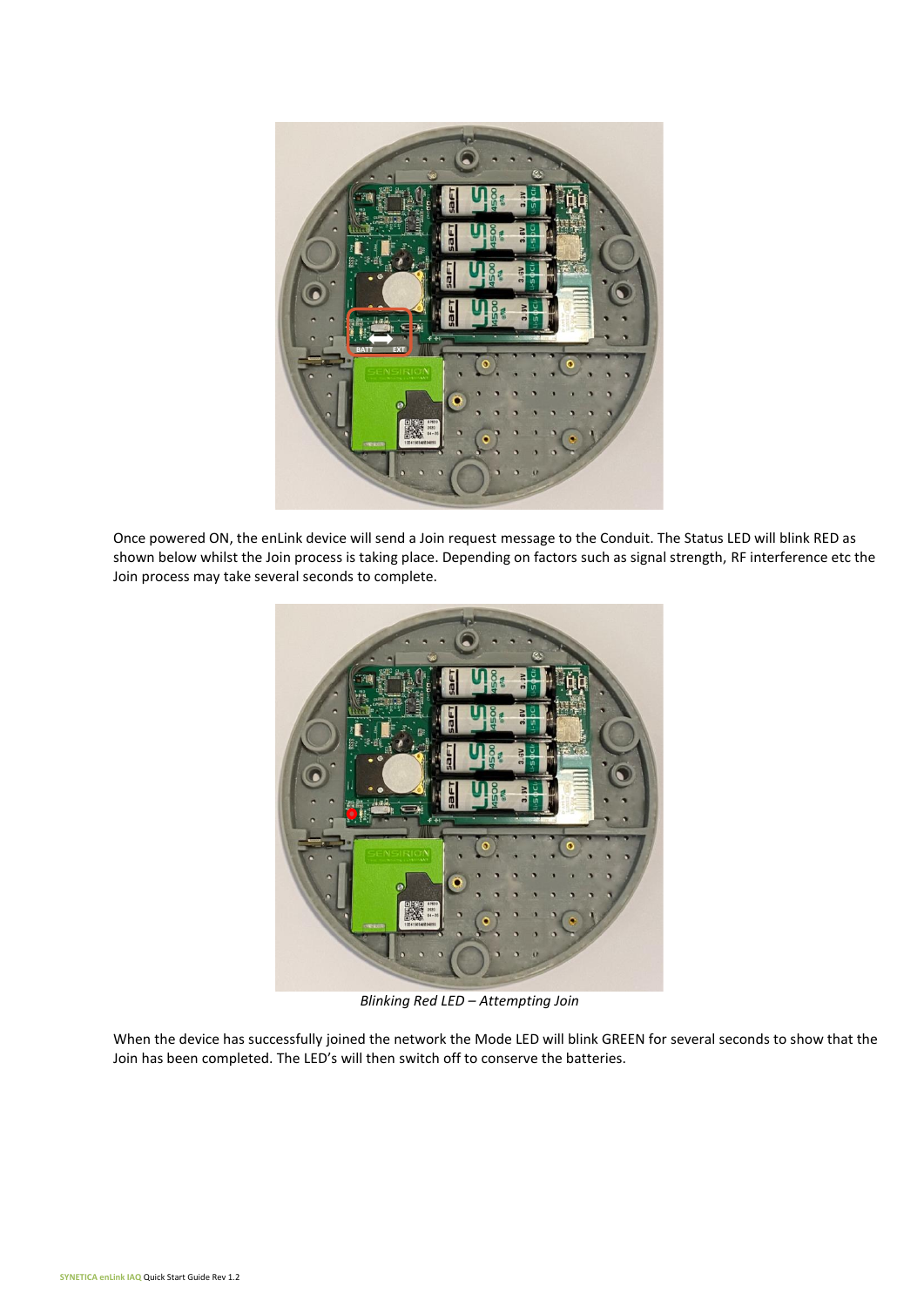

*Blinking Green LED – Device Successfully Joined*

Devices which have Joined the network appear in the Conduit **LoRaWAN** - > **Devices** menu as shown previously.

#### 3. Setting / changing the enLink LoRa keys

For many applications, Synetica can supply enLink IAQ units with the LoRa **AppEUI** and **AppKey** parameters pre-configured to your requirements, whereby if the LoRa gateway has matching keys the join process will happen automatically once the enLink IAQ unit is in wireless range and powered on.

The DevEUI is always set at device manufacture and is unique. The device **AppEUI** and **AppKey** can easily be set via the USB connection as detailed below.

Once the cover is removed, connect a micro USB cable to the enLink unit. There are two USB connectors on the enLink IAQ, so be sure to connect to the correct USB port as shown in the image below. The device will attach to a COM port on your PC.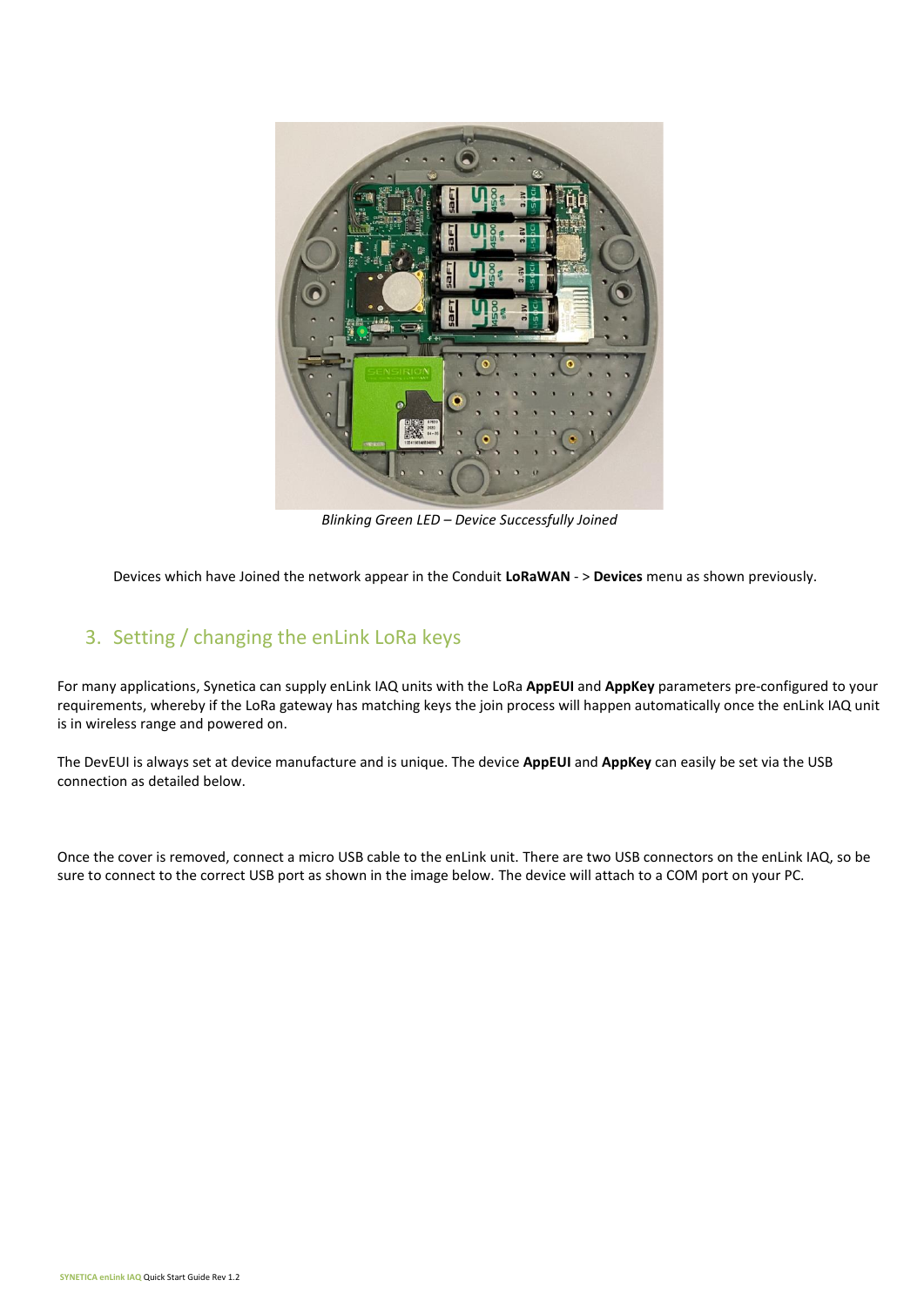

*Configuration USB Port*

Using a terminal program (e.g. Teraterm [https://ttssh2.osdn.jp/\)](https://ttssh2.osdn.jp/) connect to the COM port used by the enLink device.

To verify which COM port is being used, check the Windows™ Device Manager (In Windows - Click the **Start** button, type **device manager** into the search box and tap **Device Manager** on the menu.) Expand the **Ports (Com & LPT)** menu as shown below.

| <b>Device Manager</b>                                                                                                                                  | - | $\times$                 |
|--------------------------------------------------------------------------------------------------------------------------------------------------------|---|--------------------------|
| Action View Help<br>File                                                                                                                               |   |                          |
| $\Leftrightarrow$ $\blacksquare$ $\blacksquare$ $\blacksquare$ $\blacksquare$                                                                          |   |                          |
| Network adapters<br><b>Portable Devices</b><br>▽ ● Ports (COM & LPT)<br>Communications Port (COM1)<br>USB Serial Device (COM20)<br><b>Print queues</b> |   | $\wedge$<br>$\checkmark$ |

In your terminal program press the **Enter** key. An enLink summary screen will appear as shown below. The default password is the last four digits of the displayed **DevEUI**, in the screen below this is fba3.

| COM20 - Tera Term VT<br><b>File</b>                                 | Edit Setup Control Window Help                                                                                                            |
|---------------------------------------------------------------------|-------------------------------------------------------------------------------------------------------------------------------------------|
|                                                                     | Synetica - enLink :: Wireless Sensor Networks                                                                                             |
| Region:<br>Model Number:<br>Model Name:<br>Firmware Ver:<br>DevEui: | European band on 868MHz<br>$ENL-AO-VCP+$<br>enLink Air Quality - Environmental Sensors<br>4.19<br>$00 - 04 - a3 - 0b - 00 - 05 - fh - a3$ |
| Password:                                                           |                                                                                                                                           |

*enLink logon screen*

The screen below will show with the enLink Main Menu options. Enter **Q** to enter the **Quick Start Menu**.



*enLink Main Menu*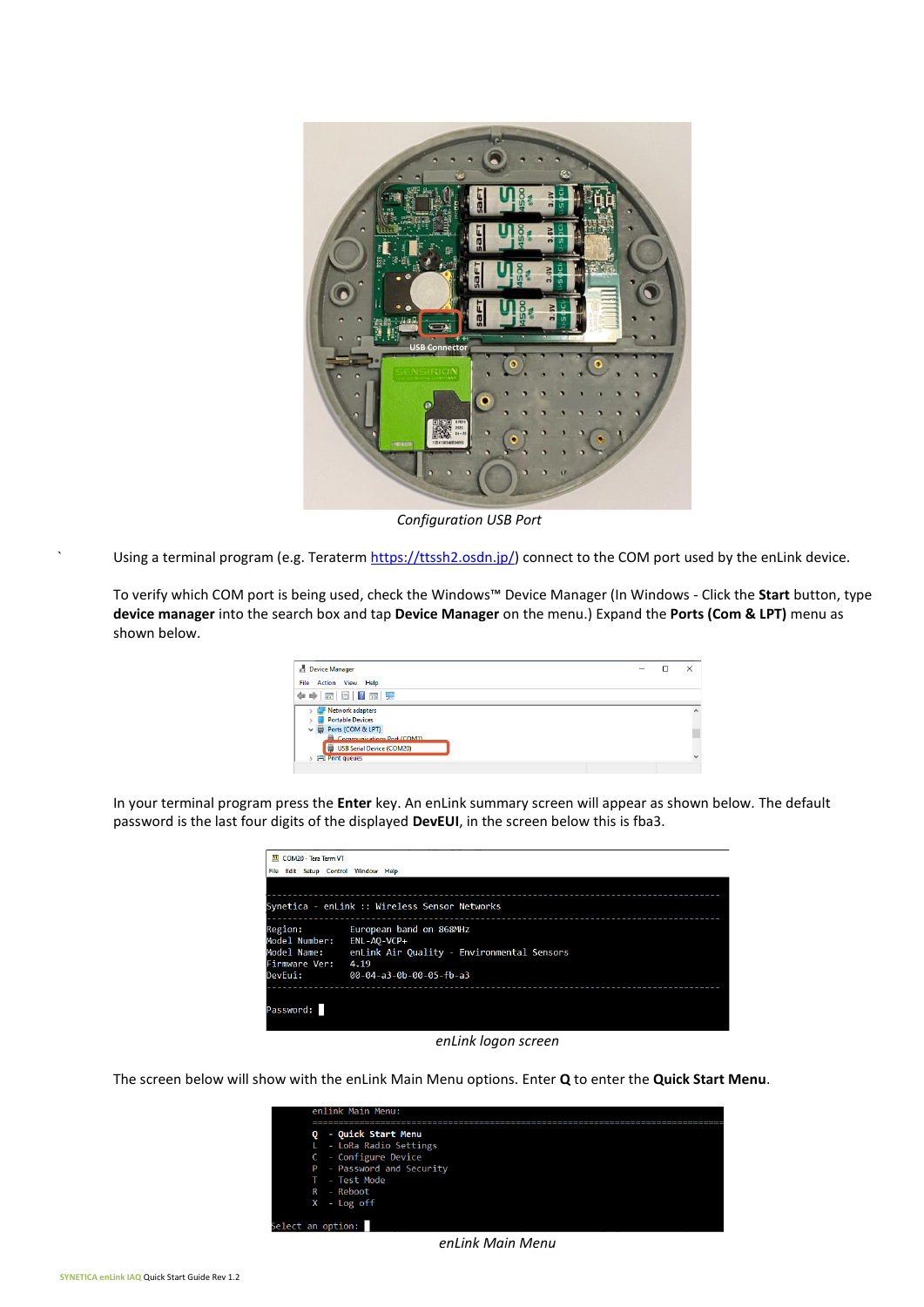The **Quick Start Menu** contains only the parameters that normally need to be configured to setup the device and join the LoRa network.

From the **Quick Start Menu** you can change the **AppEUI** and **AppKey**.

|   | <b>Status</b>         | Joined 1m 15s ago                               |
|---|-----------------------|-------------------------------------------------|
|   | Join Check in         | 18s                                             |
|   | - AppEui              | 53-79-6E-00-00-00-00-00                         |
| κ | - AppKey              | 9E-26-01-37-FD-08-4B-7C-92-C6-62-6F-25-A3-22-09 |
|   | T - Transmit Interval | 5 mins                                          |
|   | X - Exit Menu         |                                                 |

*Quick Start Settings Menu*

From the **Quick Start Settings Menu**, access the **AppEUI** setting by entering **e**. Enter the 16 character **AppEUI** using numbers and letters a to f. Do not include spaces or any other characters. Pressing **S** will enter the default **AppEUI** which you can then edit. Press **Enter** when the key is correctly entered to return to the **Quick Start Settings Menu**.



*AppEUI setting*

From the **Quick Start Settings Menu** access the **AppKey** setting by entering **k**. Enter the 32 character **Appkey** using numbers and letters a to f. Do not include spaces or any other characters. Pressing **S** will enter the default **AppKey** which you can then edit. Press **Enter** when the key is correctly entered to return to the **Quick Start Settings Menu**.

| Select an option: k                                                                                                                                                               |
|-----------------------------------------------------------------------------------------------------------------------------------------------------------------------------------|
| Current Setting: AppKey = 9E-26-01-37-FD-08-4B-7C-92-C6-62-6F-25-A3-22-09                                                                                                         |
| Enter a new 32 character EUI using only numbers and the letters A to F (no separators)<br>Hit <s> to enter the default value: 9E-26-01-37-FD-08-4B-7C-92-C6-62-6F-25-A3-22-09</s> |
| New EUI: 9E260137FD084B7C92C6626F25A32209                                                                                                                                         |
| AppKey setting                                                                                                                                                                    |
|                                                                                                                                                                                   |

Press **X** from the **Quick Start Settings Menu** to return to the enLink Main menu.

The header will show **\*\* Reboot Required \*\*** as shown below. The new key settings will not take effect until the enLink device is restarted. Enter **r** to reboot followed by **OK**. The device will restart with the entered **AppEUI** and **AppKey** and attempt to join the LoRa network.



*Reboot Required notification*

Check the Conduit **LoRaWAN** -> **Devices** menu detailed previously to verify that the enLink device has joined successfully.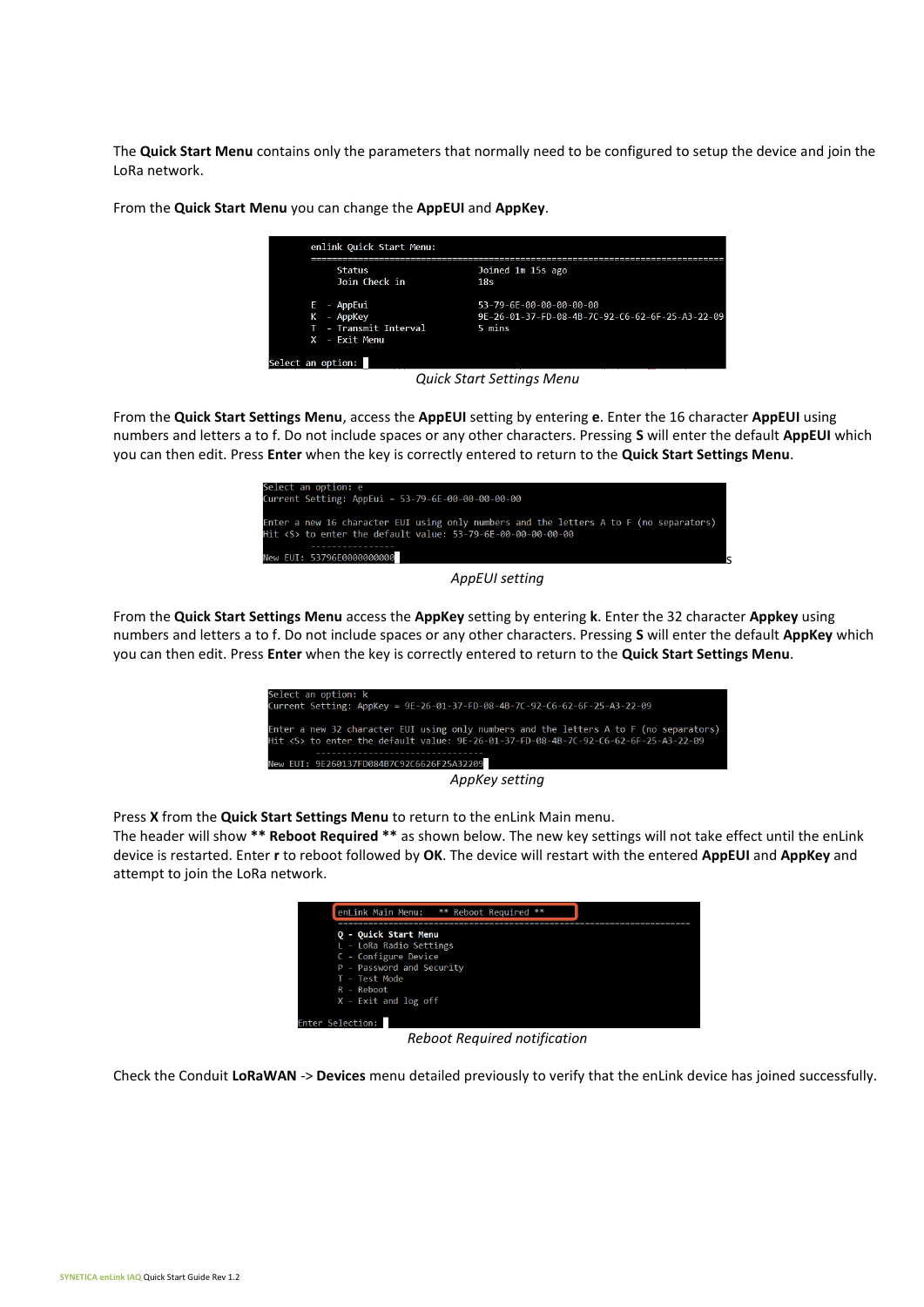#### Live Menu

enLink IAQ incorporates a live data screen which shows all readings and device status for easy data validation. To enter the Live status screen, from the **Main Menu** enter **c** for Configure Device followed by **d** for Live readings display. A screen similar to the one below will show. The sensors will vary according to the enLink IAQ model and the installed sensors.

|                          | enLink Air Quality - ENL-AQ-VCP+                                                                                                                                                                                                   |                                                                                                         |
|--------------------------|------------------------------------------------------------------------------------------------------------------------------------------------------------------------------------------------------------------------------------|---------------------------------------------------------------------------------------------------------|
| LoRa Info<br>CPU: 29.7°C | Uptime: 3m 26s<br>LoRa: Joined 2m 53s ago<br>Join Check in: 3h 11m 35s<br>Next TX due in: 1m 49s<br>Last TX: 2s ago                                                                                                                | 00-04-a3-0b-00-05-fb-a3                                                                                 |
| Temp/Humidity            | Temperature: 21.9°C                                                                                                                                                                                                                | Humidity: 42%                                                                                           |
| VOC Air Quality          | IAQ [Accuracy]: 51 IAQ [0:Stabilising]<br>Pressure: 983 mbar CO2e: 605.70 ppm                                                                                                                                                      | bVOC: $0.75$ ppm                                                                                        |
| Carbon Dioxide           | Reading: 531 ppm                                                                                                                                                                                                                   | Version/Serial No: LP26/436946                                                                          |
| Particulates             | Mass Conc. PM 1.0: 2.18 µg/m3<br>PM $4.0: 11.20 \mu g/m3$<br>Numb. Conc. PM 0.5: 3.94 #/cm3<br>PM 2.5: 17.09 #/cm3<br>PM10.0: 18.21 #/cm3<br>Typical Particle Size: 1.63 µm<br>Serial: A847EF5E3E735FA1<br>Cleaning due in: 6d 23h | PM 2.5: 7.22 µg/m3<br>PM10.0: 11.99 μg/m3<br>PM 1.0: 12.09 #/cm3<br>PM 4.0: 18.04 #/cm3<br>Version: 2.1 |

*Live Display*

#### Configuration Menu

The enLink IAQ configuration menu allows you to view current sensor readings and also to change various functions of their behaviour such as calibration data. To enter the Configure Device menu press **c** from the main menu. A screen similar to the one below will show. The exact parameters shown will vary according to the IAQ model and sensors fitted.

| Sensor Readings:             |                  |                                |  |
|------------------------------|------------------|--------------------------------|--|
| Temperature                  |                  | $22.2^{\circ}$ C               |  |
| Humidity                     |                  | 43 %rH                         |  |
| -- VOC Air Quality Sensor    |                  |                                |  |
| Temperature                  |                  | $22.1^{\circ}$ C               |  |
| Humidity                     |                  | 41 %rH                         |  |
| Pressure                     |                  | 1016 mbar                      |  |
| CO2e Estimate                |                  | 500.00 ppm                     |  |
| bVOC Estimate                |                  | $0.50$ ppm                     |  |
| IAQ [Accuracy]               |                  | 25 IAQ [0:Stabilising]         |  |
| -- CO2 Sensor                |                  |                                |  |
| Last Reading                 |                  | 1009 ppm                       |  |
| Version/Serial No            |                  | LP26/444900                    |  |
| Auto Calibration             |                  | Enabled                        |  |
| -- Particulate Sensor        |                  |                                |  |
| Mass Concentration           | PM 1.0           | $1.59 \mu g/m3$                |  |
|                              | PM 2.5           | $1.68 \mu g/m3$                |  |
|                              | PM 4.0           | $1.68 \mu g/m3$                |  |
|                              | PM10.0           | $1.68 \mu g/m3$                |  |
| Number Concentration PM 0.5  |                  | $10.97$ #/cm3<br>$12.61$ #/cm3 |  |
|                              | PM 1.0           |                                |  |
|                              | PM 2.5<br>PM 4.0 | $12.65$ #/cm3<br>$12.66$ #/cm3 |  |
|                              | PM10.0           | $12.66$ #/cm3                  |  |
| <b>Typical Particle Size</b> |                  | $0.40 \mu m$                   |  |
| Fan Run Period               |                  | 8s (per sample)                |  |
| Cleaning interval            |                  | 7d                             |  |
|                              |                  |                                |  |
| Device Options:              |                  |                                |  |
| D - Live readings display    |                  |                                |  |
| C - CO2 Sensor               |                  |                                |  |
| P - Particle Sensor Options  |                  |                                |  |
| X - Exit Menu                |                  |                                |  |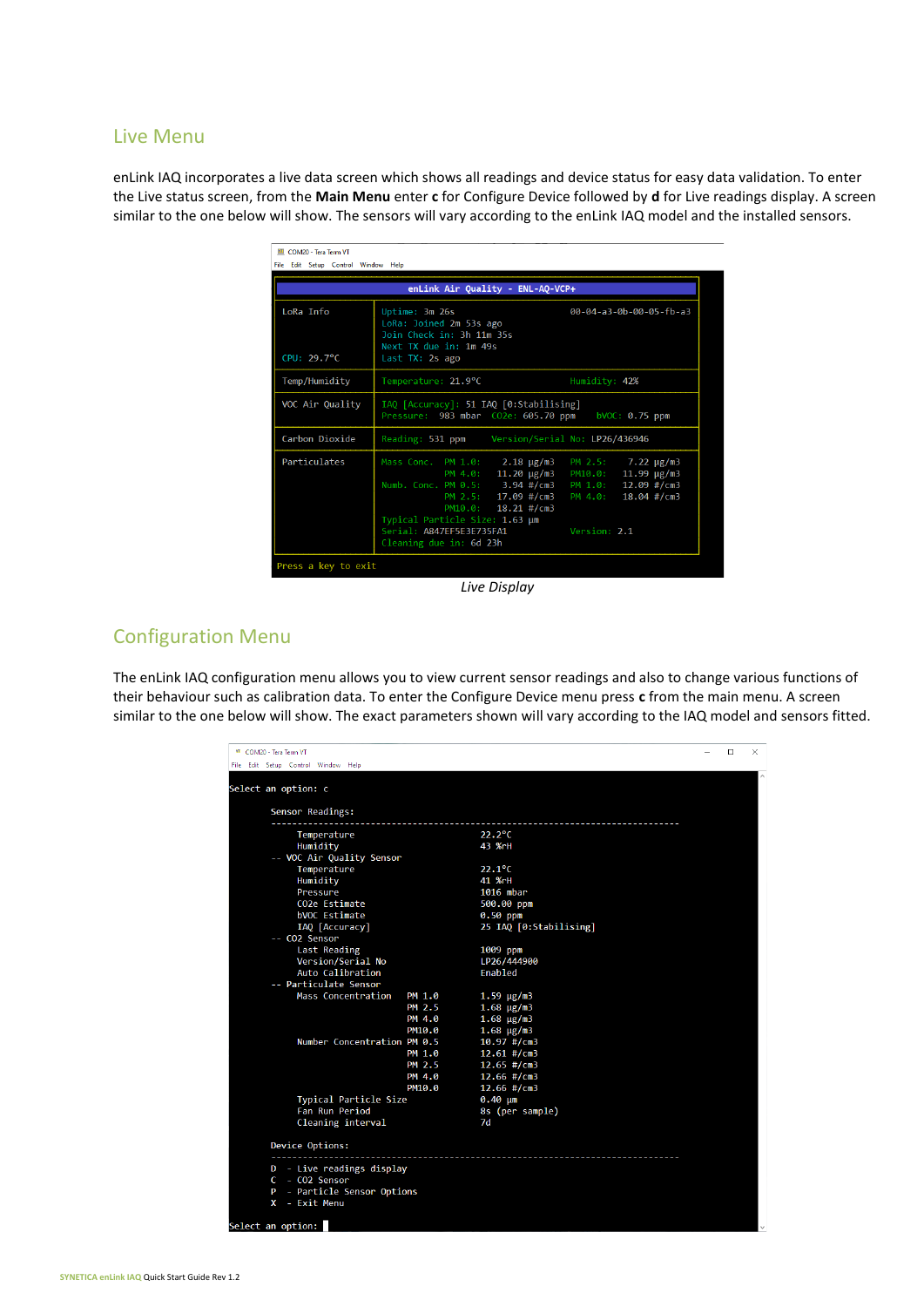#### CO<sup>2</sup> Sensor Auto Calibration Configuration

To view and set CO<sup>2</sup> sensor calibration information, enter **c** and the screen below will show.

| VT COM20 - Tera Term VT<br>File Edit Setup Control Window Help |                |  |  |
|----------------------------------------------------------------|----------------|--|--|
|                                                                |                |  |  |
| CO2 Sensor Auto Calibration Options:                           |                |  |  |
| Last/Minimum Reading                                           | 1130 / 442 ppm |  |  |
| Next Auto-Cal due                                              | 2d 23h 43m 43s |  |  |
| Last Auto-Cal result                                           | ø              |  |  |
| <b>Calibration Success</b>                                     | Ø              |  |  |
| Out-of-bounds Ignored                                          | ø              |  |  |
| E - Enable/Disable Auto-Cal                                    | Enabled        |  |  |
| - Set Target CO2 Level                                         | 400 ppm        |  |  |
| K - Set to Known CO2 Level                                     |                |  |  |
| 0 - Out-of-bounds check                                        | $±5000$ ppm    |  |  |
| - Initial Interval<br>т                                        | 3d             |  |  |
| - Regular Interval<br>R                                        | 8d             |  |  |
| - Fxit Menu<br>x                                               |                |  |  |
| Select an option:                                              |                |  |  |

Please see the table below for information on each menu item.

| <b>Menu Item</b>            | Description / details                                                                                |  |  |  |
|-----------------------------|------------------------------------------------------------------------------------------------------|--|--|--|
| Last/Minimum Reading        | Shows the last $CO2$ value read and the minimum $CO2$ value read since the last auto calibration.    |  |  |  |
| Next Auto-Cal due           | Shows when the next autocalibration routine will occur                                               |  |  |  |
| Last Auto-Cal result        | Shows the value of the last auto calibration result. Used internally by the sensor.                  |  |  |  |
| <b>Calibration Success</b>  | This shows the total number of successful auto calibrations since the device was powered up.         |  |  |  |
| Out-of-bounds Ignored       | Shows the number of times that auto calibration did not run due to the Out Of Bounds setting.        |  |  |  |
| E - Enable/Disable Auto-Cal | Enables or disables the auto calibration routine.                                                    |  |  |  |
| T - Set Target CO2 Level    | This is the known $CO2$ corresponding to the minimum value the sensor has read since power-up or     |  |  |  |
|                             | last calibration. It is normally 'fresh air' or the lowest level when the building is unoccupied     |  |  |  |
|                             | overnight or at weekends. Typically this is $400 \approx 450$ ppm.                                   |  |  |  |
| K - Set to Known CO2 Level  | This will re-calibrate the zero point of the sensor to a known gas concentration. The sensor should  |  |  |  |
|                             | be placed in this gas concentration and allowed to stabilise.                                        |  |  |  |
|                             | This command runs in the background and will take 8 to 10 seconds to complete.                       |  |  |  |
|                             | As an example, fresh air is typically around $400 \approx 450$ ppm.                                  |  |  |  |
| O - Out-of-bounds check     | The Out-of-bounds value is used to ignore the calibration if the minimum value the sensor has read   |  |  |  |
|                             | is not within a sensible range of the target concentration level.                                    |  |  |  |
|                             | So, if the target concentration level is 400, the Out-of-bounds value is ±50 and the minimum         |  |  |  |
|                             | reading is 451 (or more), the calibration routine is ignored.                                        |  |  |  |
| I - Initial Interval        | It is possible for the first auto-calibration to take place more quickly than the regular auto-      |  |  |  |
|                             | calibration events. This can be useful to stabilise the readings quickly after installation.         |  |  |  |
| R - Regular Interval        | This is the standard calibration interval, it is set to 8 days by default to accommodate a week long |  |  |  |
|                             | period where the minimum sensed $CO2$ level should have fallen to background levels.                 |  |  |  |

The CO<sup>2</sup> sensor needs to be exposed to fresh, clean air periodically for the auto calibration to be successful. Most occupied areas are unoccupied for some time during a week-long period, typically at night, or at the weekend and therefore the auto calibration runs every 8 days by default. Background CO<sub>2</sub> levels are typically around 400-450 ppm, if the background CO<sub>2</sub> level is known to be a different value then this can be set in the "Set Target CO<sub>2</sub> Level" parameter

If a unit is placed in an area where the  $CO<sub>2</sub>$  level may not fall below a certain level, e.g. 450ppm, during the calibration interval then the "Out-of-bounds check" parameter can be set so that the auto calibration routine does not run. As an example, if an area is continuously occupied for a long period and the minimum CO<sub>2</sub> reading does not fall below, say 450ppm, then it is undesirable to run the autocalibration routine based on a target of 400ppm. In this case, if the "Set Target CO2 Level" is set to 400ppm and the "Out-of-bounds check" value is set to +/-50 ppm then the autocalibration routine will not run unless the minimum read value falls below 451ppm in the interval.